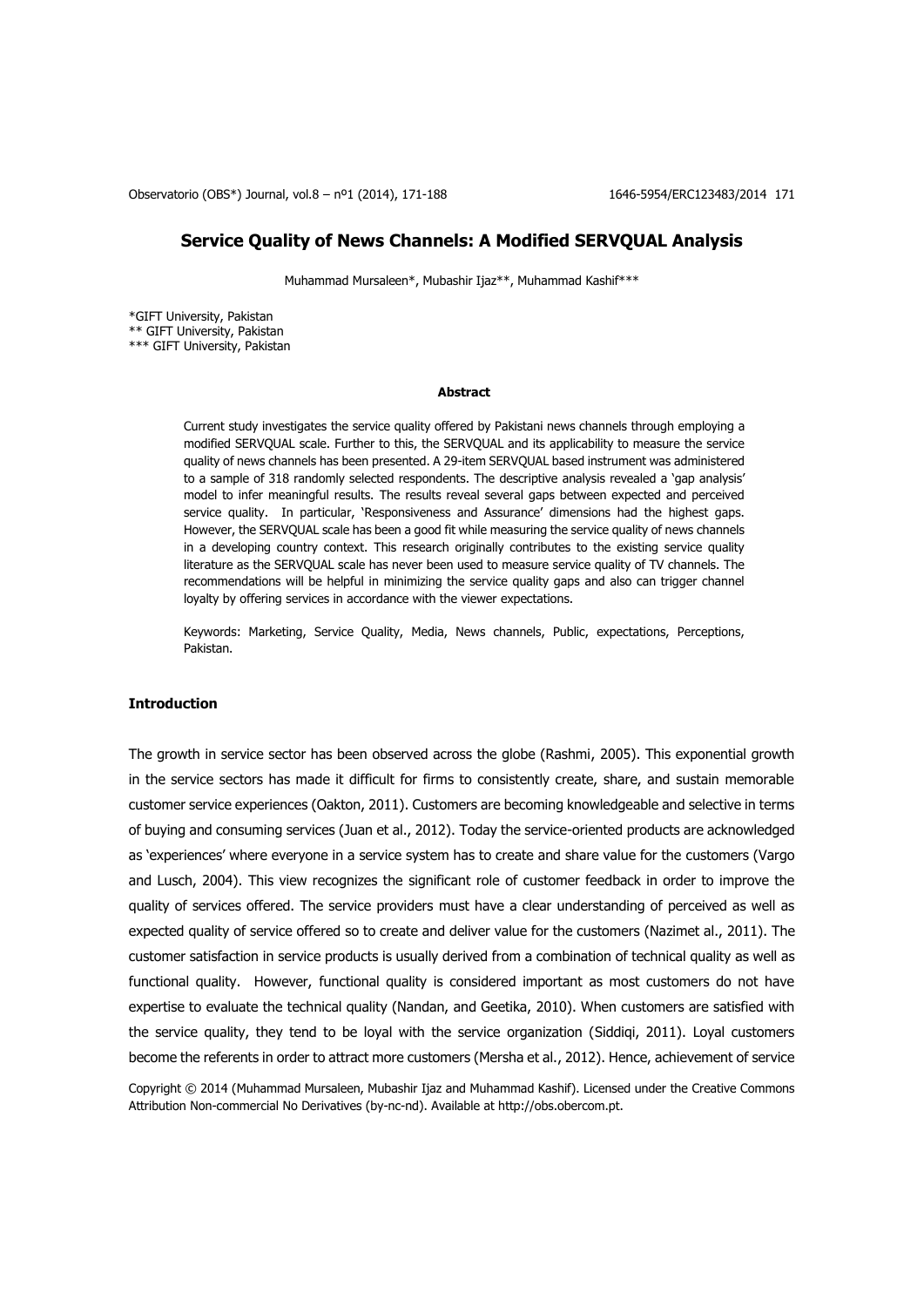quality is regarded as a critical success factor for service organizations. Despite a handful of research to unearth service quality, the quest for excellence in service delivery is continued and researchers recommend further studies that highlight different cultural contexts (Frimpong and Wilson, 2013).

Watching the Television is a common phenomenon all across the globe. People living in Europe, on average, spend 226 minutes watching the TV in a day, while in U.S it is 297 minutes per day (IP Germany, 2005). In many other countries, people spend most of the time in watching television and it is also evident that in some countries working time and TV watching time is spent equal (Christine and Bruno et al., 2010). Especially after the introduction of cable TV operators, television viewership has been increased exponentially with viewers having more choices and freedom to switch the channel more frequently (Christine et al., 2010). The freedom of choice amongst the broadcasted TV channels and an increase in TV watching hours signals viewers' enjoyment with this activity. A large number of people in Pakistan watch TV daily, living in urban and the rural areas. TV viewership has been increased significantly in Pakistan with 63 million viewers in the year 2004 to 86 million in the year 2009 (Gallup, 2010). Eighty five private channels have been working in Pakistan and continuous growth of subscribers is expected in coming years (PEMRA annual report 2010). Pakistani children aged between 4-17 years, Men and Women aged 18 and above, have same television watching habits (Gallup 2012). Due to socio-political unrest, most of the TV channels lie under the category of 'news channels' where news related to current affairs are shared with general public. Interestingly, almost 95 percent of audience likes to watch news channels in Pakistan (Gallup, 2010).

Television viewing has multiple effects on individual consumers as well as on society. All the age groups especially the children are highly influenced by watching TV, even in developing countries (Kashif et al., 2012). TV viewing has been criticized over the years due to; creating unrealistic expectations about marriage (Segrin and Nabi, 2002); affecting food disorders amongst children through advertising targeted at younger children (McGinnis et al., 2006); and promotion of a 'material culture' where human values are almost ignored (Burroughs et al., 2002). However, on the other side, TV viewership is encouraged due to its significant advantage in De-marketing obesity amongst younger population (Wansink and Huckabee, 2005). Watching a TV has also been beneficial in consumer education especially for children about various products and services, ultimately making them more informed and knowledgeable consumers (Mehta et al., 2010). TV viewing has been found to affect social perceptions, beliefs, and self-perceptions (Eisend and Moller, 2007). It solely depends upon the quality of programs broadcasted in order to influence the general public.

Given this exponential growth in TV viewership, it's significant impact on people from all walks of life, and the need to broadcast the programs which promote individual and societal well-being by channel owners, there is lack of evidence on the extent of service quality offered by TV channels. The studies pertaining to service quality of TV channels in developed as well as developing world are absent. This is where current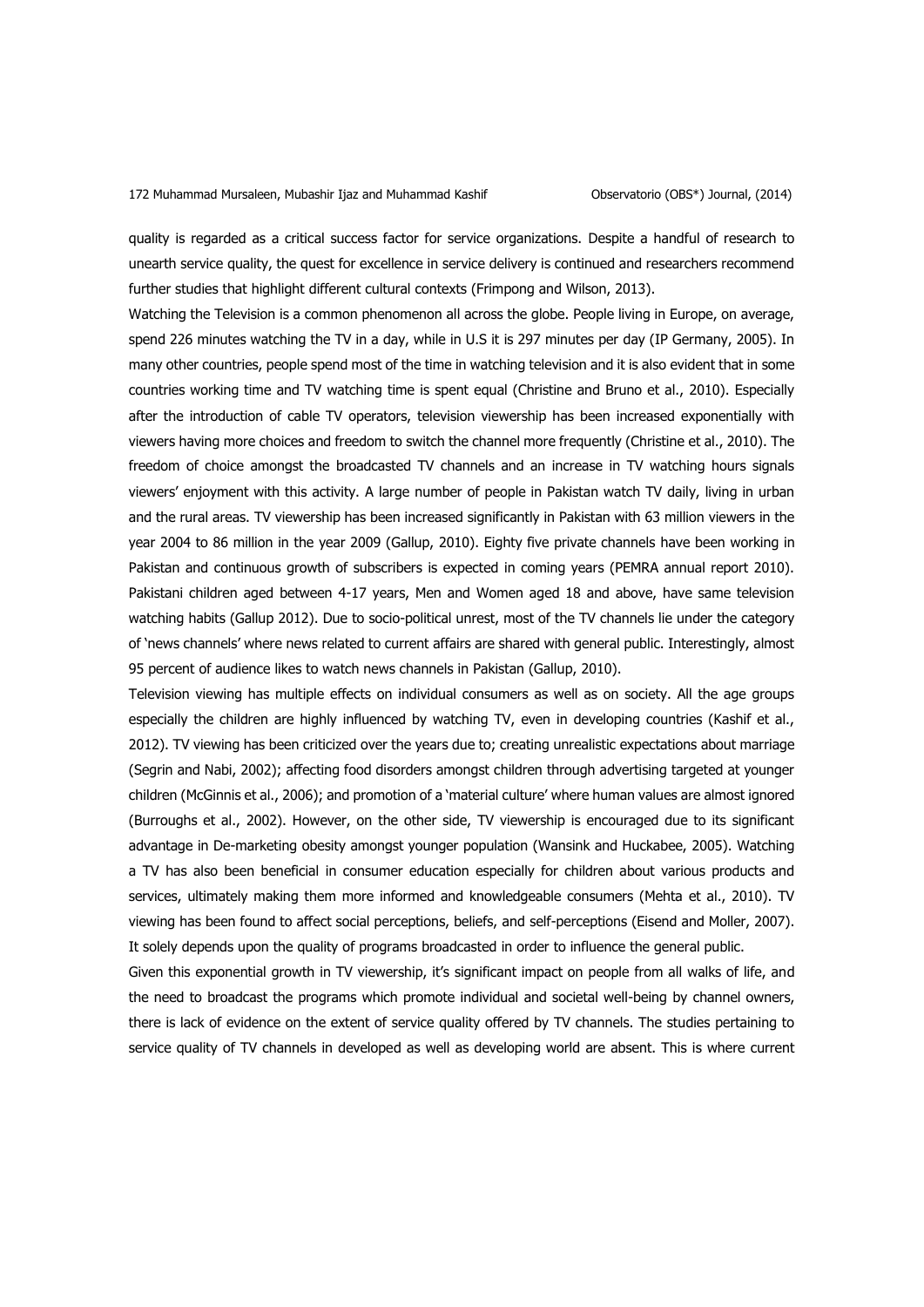study contributes significantly to the literature. It is true that service quality has some features which are universal in nature (Sangeetha & Mahalingam, 2011) however, customer expectations and perceptions are cultural phenomenon (Bick et al., 2010). Therefore, this article seeks to present service quality delivered by media channels in Pakistan. The gaps model has been employed to measure the extent of service quality (difference between expected and perceived quality) delivered by these channels. Pakistani media channels have been under scrutiny by the media experts who criticize these channels of not reflecting a 'familyoriented' culture (Tribune, 2012). The trend of obesity and overweight issues among Pakistani children has also been attributed to TV viewing (Mushtaq et al., 2011). These issues necessitate a study which can help news TV news channel owners and media managers to provide with current state of public satisfaction and some useful marketing strategies to minimize the dangers to society. There are five perspectives to delineate the quality of TV channels namely; producer view, manager view, curator view, regulator view, and consumer view (Murroni and Irvine, 1997). However, to strengthen the methodology and achieving highly focused results, the researchers only took into consideration the 'consumer view' to aim in answering the following research questions;

RQ1: What are the expectations of TV viewers about TV channels? RQ2: What is the extent to which public is satisfied with the service quality offered by various TV channels?

This article has been presented through explaining the recent literature on service quality, mixed methods employed to collect and analyze the data, findings from the study, and conclusion section where service marketing theory with respect to TV channels has been discussed.

## **Literature review**

## Service quality

Service quality has been regarded as a key issue facing the service organizations since last 20 years (Ladhari, 2009). Service quality in services positively contributes in developing public trust on the service organization (Cronin and Taylo, 1992). Customers are not passive today, rather more knowledgeable and empowered to direct the service organizations (Donnelly et al., 1995). In order to measure the service quality, an understanding of customer expectations is pivotal (Parasuraman et al., 2004). Based on certain expectancy theories, expectations are defined as 'partial beliefs about a product that serve as standards or reference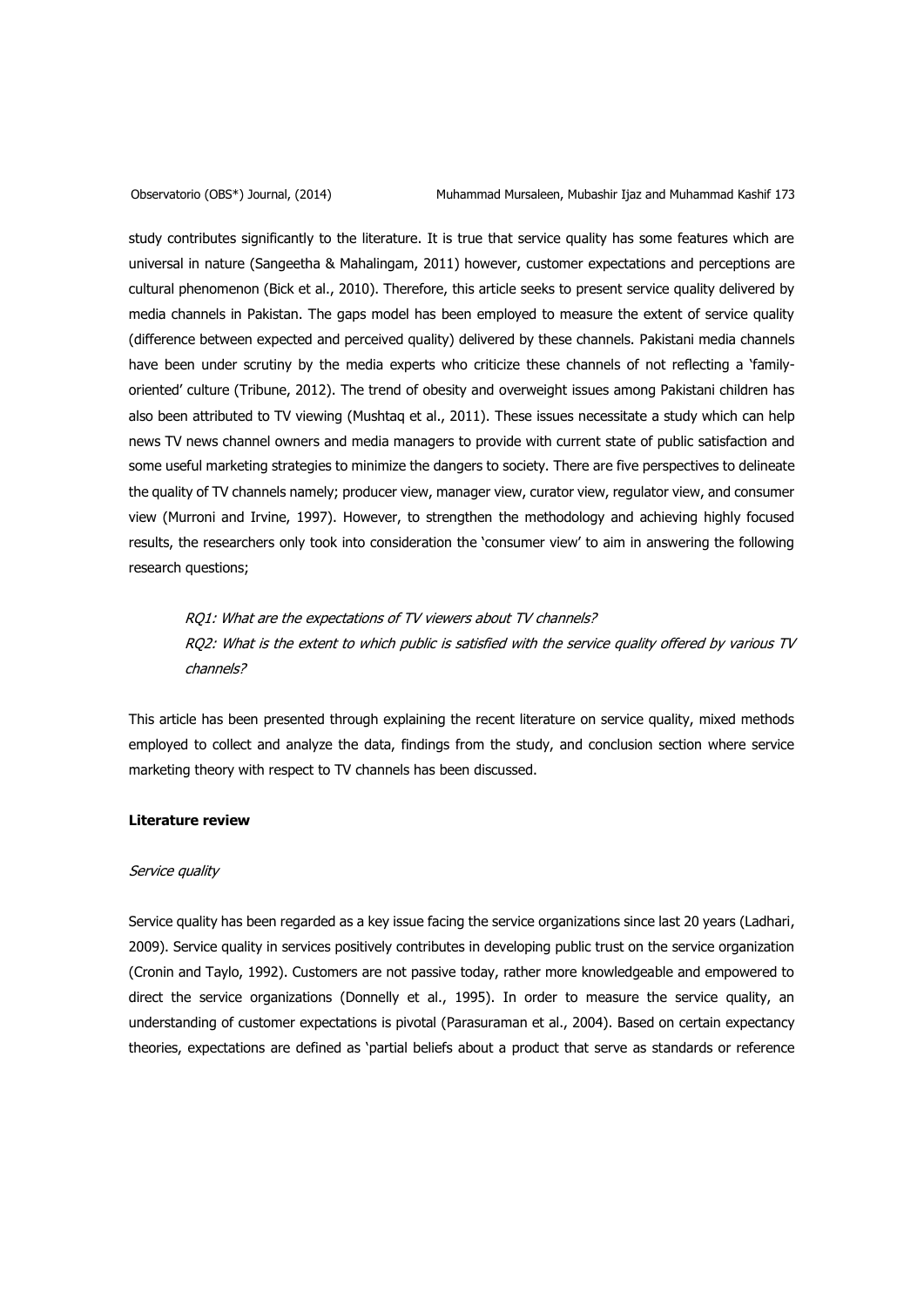points against which a product is judged' (Ziethaml and Berry, 1993). It can be stated that customer expectations are the standards which must be met in order to ensure service quality. With these expectations in mind, quality has been attributed as difference between expected quality and perceived quality (Parasuraman et al., 1985). It is however pivotal to measure both; the expectations as well as perceptions so that an analysis of service quality can be made (Parasuraman et al., 1985, Parasuraman et al., 1988). The gaps between expectations (E) and perceptions (P) are measured which help researchers to reach at meaningful conclusions about current state of service quality. It has been observed that service quality researchers always come up with some gaps which are understandable because customers have higher expectations (Friman and Fellesson, 2009).

There are several differences between goods and services which demand customized marketing approaches to be employed for service firms. An understanding of these differences will enable the service marketers to achieve success in the long-run. Services are intangible, where measuring the service quality is really a challenging task. As a service provider, intangibility also complicates the process of inventory management where no prior stock can be retained (Mersha et al., 2012). Customers and employees interact in various service encounters where employees need to have "people management skills" (Chase, 1978). It is also believed that the physical facilities of service provider must be clean and aesthetically appealing which can influence the satisfaction levels of customers (Carlzon, 1987). Hence, customer satisfaction is more challenging in services as compared with goods. On the other side, satisfying customers in service setting is imperative and leads to customer loyalty (Siddiqi, 2011). In various service settings, customers have some standards, also known as customer expectations which form the basis for evaluating the quality of any service. The expectations may or may not meet the customer standards which can lead to several gaps in managing services (Parasuraman et al., 1985).

## The SERVQUAL scale

The initial model of SERVQUAL was presented as 'Gaps Model' by Parasuraman et al. (1985). Researchers outlined the differences between customer expectations and perceptions. Higher gaps between expectations and perceptions were regarded as low service quality and vice versa (Parasuraman et al., 1988). SERVQUAL is a customer satisfaction tool which incorporates some pre-service customer expectations and compares these with post-service performances to determine the extent of customer satisfaction (Parasuraman et al., 1994). Customers are considered as 'satisfied' once their expectations are met. Over the years, SERVQUAL instrument has been widely used as a measure to evaluate the customer satisfaction in services sector. The SERVQUAL instrument has five dimensions; tangibles, reliability, responsiveness, assurance, and empathy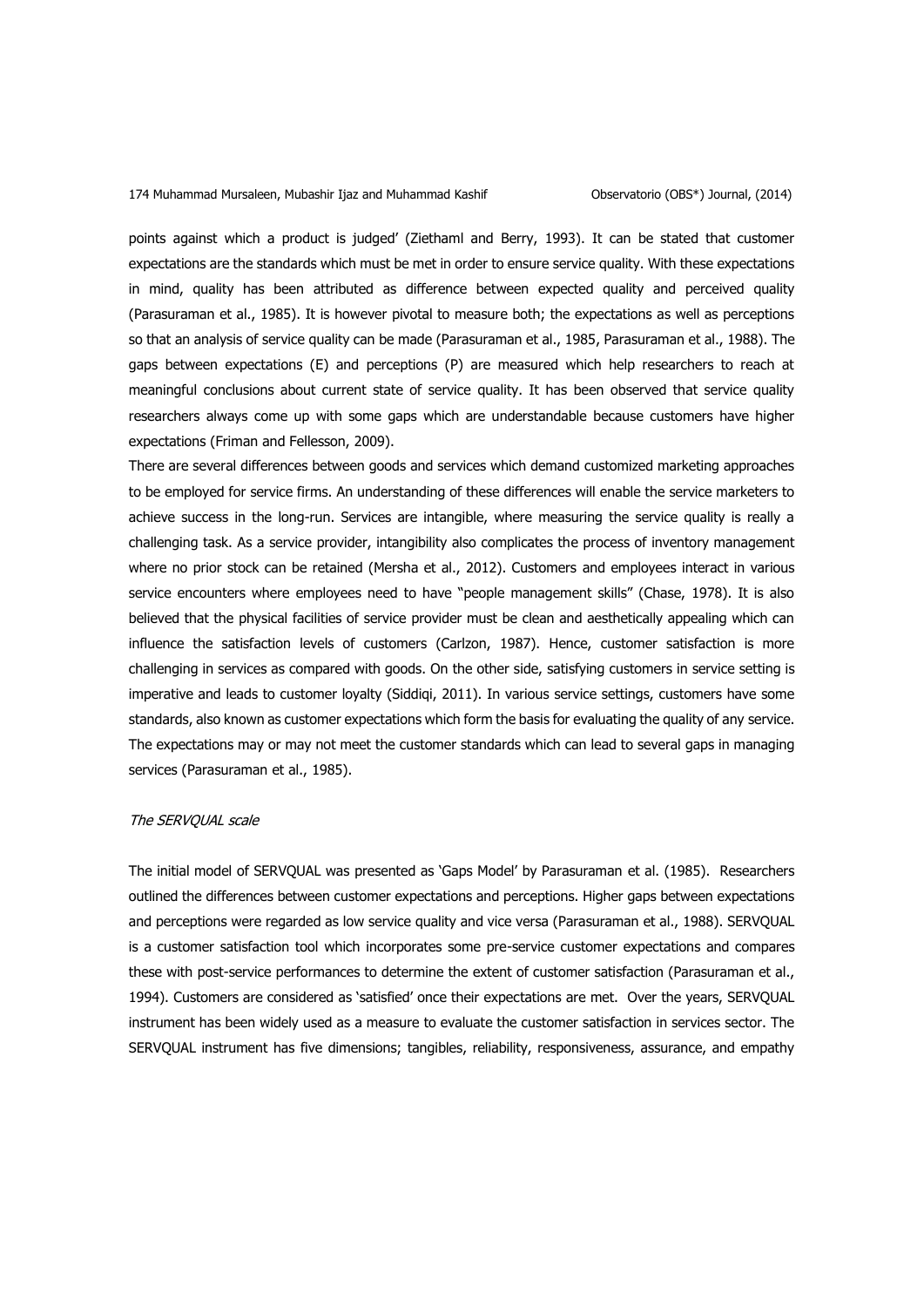(Ham et al., 2003). The service expectations are the 'must have' criteria in order to satisfy customers where a firm needs to minimize the following gaps (Riadh, 2009);

- 1. Customer Gap: The difference between customer expectations and management perception of customers' expectations.
- 2. Service Standard Gap: The difference between management perceptions of customer expectations and translation of these expectations into service standards.
- 3. Service Performance Gap: The difference between actual service delivery by frontline in a high contact service and the specifications perceived by management.
- 4. Service Delivery Gap: The difference between promises made through different marketing communications and actual service delivery.
- 5. Service Quality Gap: The difference between customer expectations of service quality and customer perceptions of service quality.

The SERVQUAL is a generic instrument which is used to measure service quality in different industries including Healthcare, Banking, Fast food, Telecommunication, Retail chain, Information system, Library services across the globe (Riadh, 2009).The identification of these gaps through SERVQUAL portrays the actual performances of a firm and helps the managers to minimize the identified gaps through taking remedial measures (Mohsin and Ernest, 2010). Despite its usefulness, the SERVQUAL has been criticized for its operational and conceptual limitations which question the application of the scale across the globe (Jabnoun and Khalifa, 2005; Landrum et al., 2007). Some others question its psychometric properties and hold the opinion that all five dimensions of SERVQUAL are not generically applicable to all service contexts (Arasli et al., 2005; Badri et al., 2005). The researchers recommend using SERVQUAL scale by grounding the five dimensions of SERVQUAL in the context of investigation (Ladhari, 2008). These adaptations will help the marketers to understand the cultural definitions of customer expectations, leading to formulation of highly customized marketing strategies to improve the service performances (Barabino et al., 2012). These researchers have successfully encountered the challenges of operationalizing SERVQUAL in different country contexts to offer useful strategies in order to improve performance.

In order to increase the operational efficiency of a scale, its understanding is pivotal for marketers. The five dimensions of SERVQUAL are described below:

Tangibles: The extent of physical facilities, tools and equipment used such as signboards, furniture etc.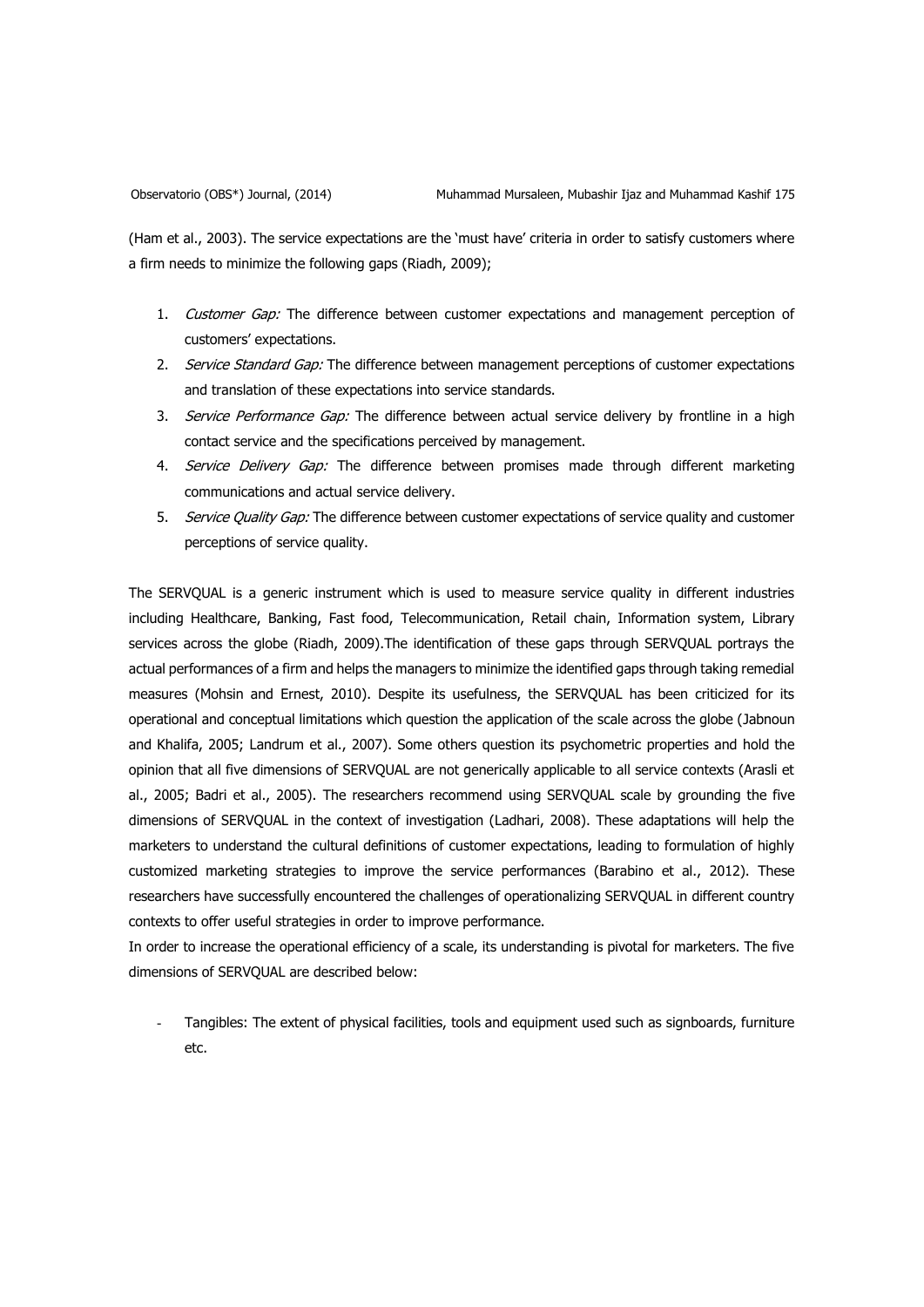- Reliability: The consistency of delivering error-free service, over a period of time.
- Responsiveness: The employees' eagerness to deliver service such as their body language.
- Assurance: The extent of knowledge and courtesy employees possesses.
- Empathy: The skills to pay individualized attention to every customer.

Due to intangible nature of services, many researchers limit themselves to measure only the perceived quality by discarding expected quality (Mohsin and Ernest, 2010). Although many tools are available to measure service quality but the issue of 'SERVQUAL' as a tool to measure service quality has remained a critical decision for researchers. Some believe that SERVPERF is a good choice when compared with SERVQUAL, in terms of the scope (Francois and Fernando, 2007). Francois and Fernando (2007) conducted a meta- analytic study based on 17 years of research published on the application and challenges of SERVQUAL. The results of their study confirmed the application of both scales: SERVQUL and SERVPERF. However, it was also found that due to better diagnostic nature of SERVQUAL scale (perceived and expected both qualities), it attracted more scholastic interest than any other scale used so far to measure service quality.

## **Problem statement**

Every organization seeks to gain a handful of profit which can be earned through offering different products and services. TV networks gain profit by offering different type of programs however; the high cost of airtime is real challenge to stay profitable (Chorianopoulos and Spinellis, 2005). Viewers like to watch the programs of their choice and many a times are difficult to retain (Wilbur, 2008a). In order to attract viewers, channels use several strategies which cause hypertension and other disease spread among viewers (Pardee et al., 2007). The tactics used by several news channels induce the feeling of fear, anger and disgust among the viewers (Newhagen, 1998). However, the channels are not to be criticized as their task is to present the actual state of socio-political environment in a country (Aalberg et al. 2010). Whether the situation is good or bad, the primary task of media channels is to communicate the message to public. However, to develop public trust on the news, channels must be credible, liked by the viewers, representative of local culture, and have a reputation of quality (Sunder et al., 1999). Juan et al. (2012) while investigating the program choice found that 'program variety' on TV channels increase the satisfaction of viewers. Further to this, they found that customer satisfaction depends upon different factors such as; creativity of programs, cast of models, and visual appeal. High frequency of TV commercials has also resulted into an increasing trend to switch the channels as many viewers avoid watching commercials (Elpers et al., 2003). The interest developed by program is another significant dimension which signals high quality and results in public trust on TV channels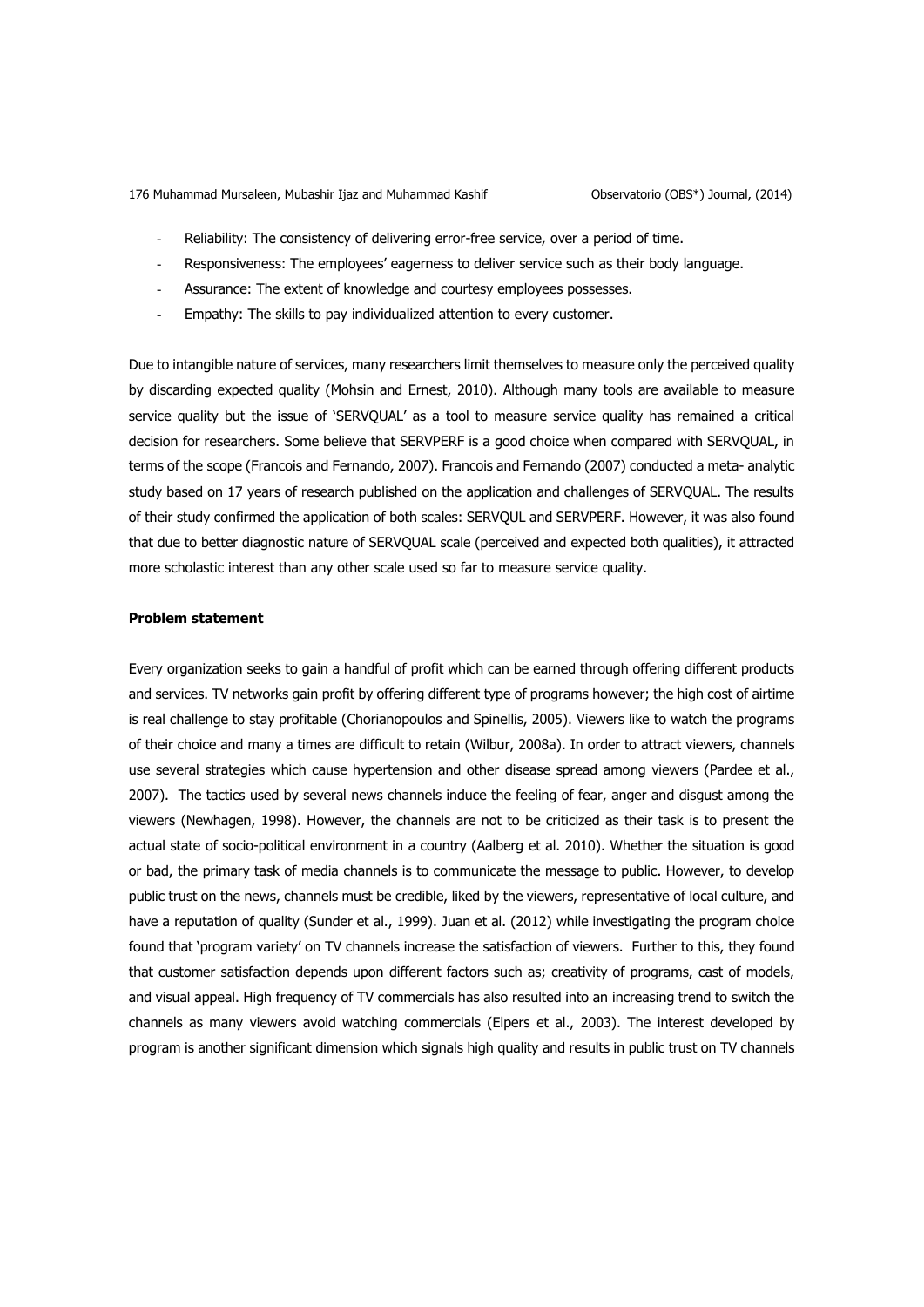(Tse and Lee, 2001). Higher interest developed by TV channels signal 'reliability' of the service performed. However, there are some personal, situational, and media-related variables identified which cause consumer channels switching (Steve and Ian, 2010). Media studies investigating channels switching, building public trust and overall quality of TV channels have so far explicated the advertising avoiding behavior as a remedial measure (Elpers et al., 2003; Dix and Phau, 2010). No prior study investigates the service quality offered by media channels which can help the authorities to understand public expectations and the quality delivered. Current study is planned to fill this knowledge gap. The results will help media managers, especially in news channels to customize the theme of 'news', broadcasted to communicate with general public.

## **Research objectives**

- To understand the public expectations regarding TV news channels
- To demonstrate the differences between perceived and expected quality offered by TV news channels
- To demonstrate the extent of SERVQUAL 'model fitness' measuring service quality of news channels
- To offer useful and practical marketing strategies in order to bridge the service quality gaps between expectations and perceptions.

### -

## **Methods & precincts**

The SERVQUAL scale has been used as a culturally-sensitive scale by many service marketing researchers. It is evident that SERVQUAL has been modified as per the context of investigation (Barabino et al., 2012; Ramseook-Munhurrun et al., 2009). The initially developed scale by Parasuraman et al. (1991) was taken into consideration for this study and was modified to fit-in with media service quality research settings. Every item of the scale was re-worded to suit the service setting. For example, under the Reliability item: "The employees deliver error-free services" was replaced by "Media is sharing truthful information". This was done under the guidance of several senior professors whom are well versed with the research techniques and methods. The instrument consisted of two major parts; expectation (E) items and perceived (P) quality items. Although a 7-point Likert scale has been used in SERVQUAL studies but most of the researchers have extensively used a 5-item scale (Ramseook-Munhurrun et al., 2009). Hence, for this study, the scale ranged from "1=strongly disagree" to "5=strongly Agree". The use of a 5-point Likert scale has been advocated by early researchers in the field of services marketing (Babakus and Mangold, 1992). An initial 29-item scale was pilot tested with 10 respondents and the respondents' ease and understanding with the scale was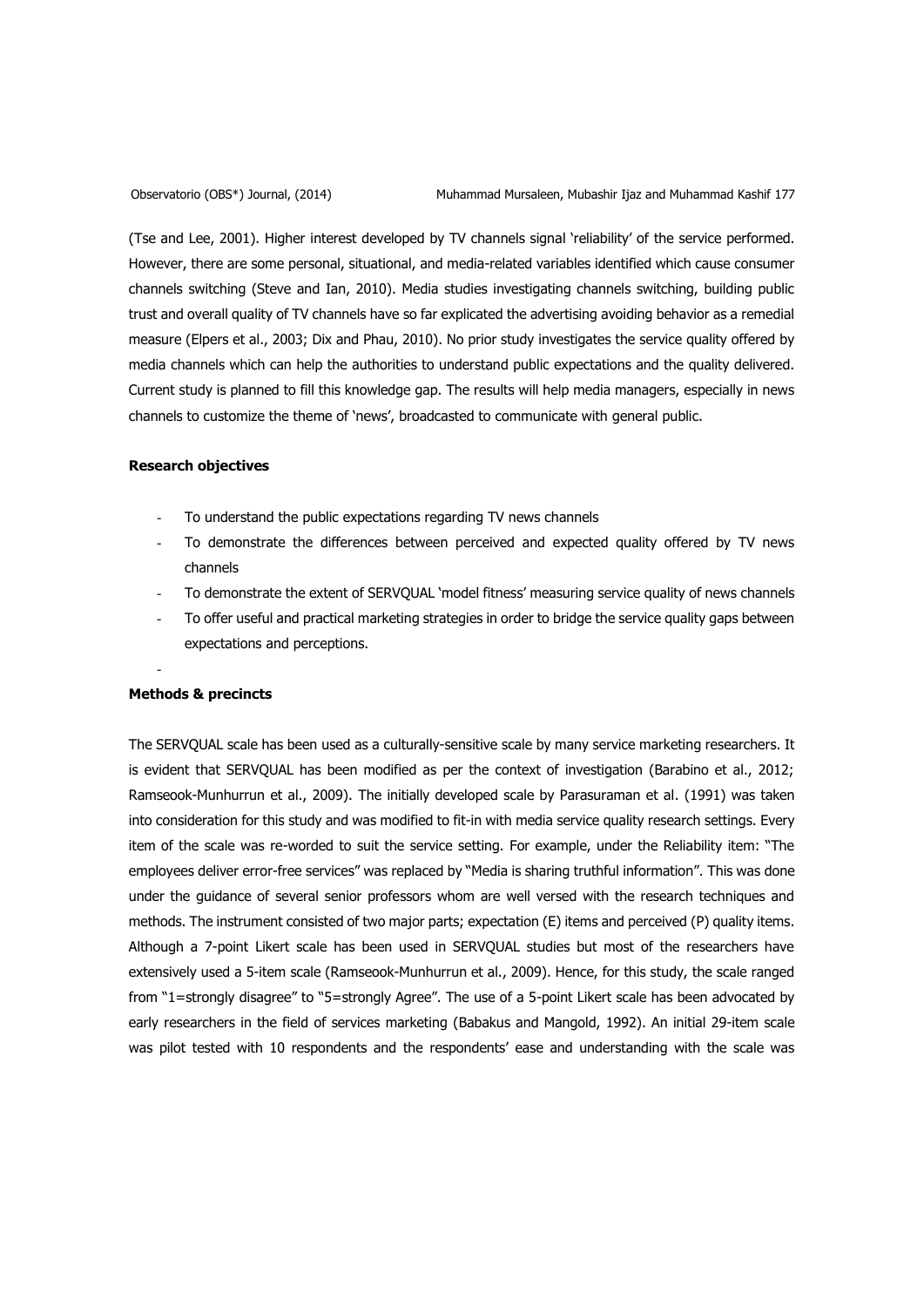observed. The pilot testing procedure and number of respondents to use for pilot study was guided and opted from SERVQUAL studies (Ramseook-Munhurrun et al., 2009). After performing a 'pilot test', it was observed that there is no need to reduce the number of items from the instrument which was finalized as a 29-item scale.

The scale was administered by research team personally in the vicinity of Gujranwala city, located in the province of Punjab, Pakistan. The data collection took one month from December, 2012 to January, 2013. A total of 350 people were approached for the purpose of this study, to which questionnaire was personally distributed. The sample size calculation has been guided through the recommendations made by Nunnally and Bernstein (1994). These researchers suggest a sample size of 300> in order to attain some reliable results and analysis in psychometric measurements. There were 29-items in the modified SERVQUAL scale and with the proportion of 10:1, a sample size of 300 and above would have been appropriate. Amongst the 350 questionnaires distributed for the purpose of data collection, research team was able to collect back 318 responses which were considered valid for this study. Given the suggestions of researchers regarding sample size, 318 is an acceptable number of respondents to ensure reliability of results. The data collected was analyzed through SPSS 16.0 and various reliability tests and descriptive analysis were performed to unleash the gaps which exist between expectations and perceptions of TV viewers.

## **Results**

Technically, to assess the psychometric properties of modified SERVQUAL scale, the principle component factor analysis with Varimax was used. It was decided that the items with an eigenvalues of above 1.0 and the loadings equal to or greater than 0.50 will be retained (Hair et al., 1998). The variance explained for expected and perceived service quality has been discussed through Table 1.

|                                      | <b>Expected</b> |                   |       | Perceived                    |            |                   |      |                                     |
|--------------------------------------|-----------------|-------------------|-------|------------------------------|------------|-------------------|------|-------------------------------------|
| <b>SERVOUAL</b><br><b>Dimensions</b> | <b>KMO</b>      | <b>Bartlett's</b> | Sig.  | Variance<br><b>Explained</b> | <b>KMO</b> | <b>Bartlett's</b> | Sig. | <b>Variance</b><br><b>Explained</b> |
| Reliability                          | .681            | 66.6              | .000  | 49.796                       | .565       | 314.444           | .000 | 42.723                              |
| Responsiveness                       | .611            | 86.2              | .000  | 39.853                       | .850       | 1292.836          | .000 | 55.499                              |
| Tangibility                          | .500            | 26.07             | .000. | 64.081                       | .500       | 13.716            | .000 | 60.313                              |
| Assurance                            | .611            | 92.45             | .000  | 49.196                       | .730       | 791.041           | .000 | 46.101                              |
| Empathy                              | .726            | 88.26             | .000  | 47.475                       | .725       | 397.351           | .000 | 37.399                              |

**Table 1:** Exploratory Factor Analysis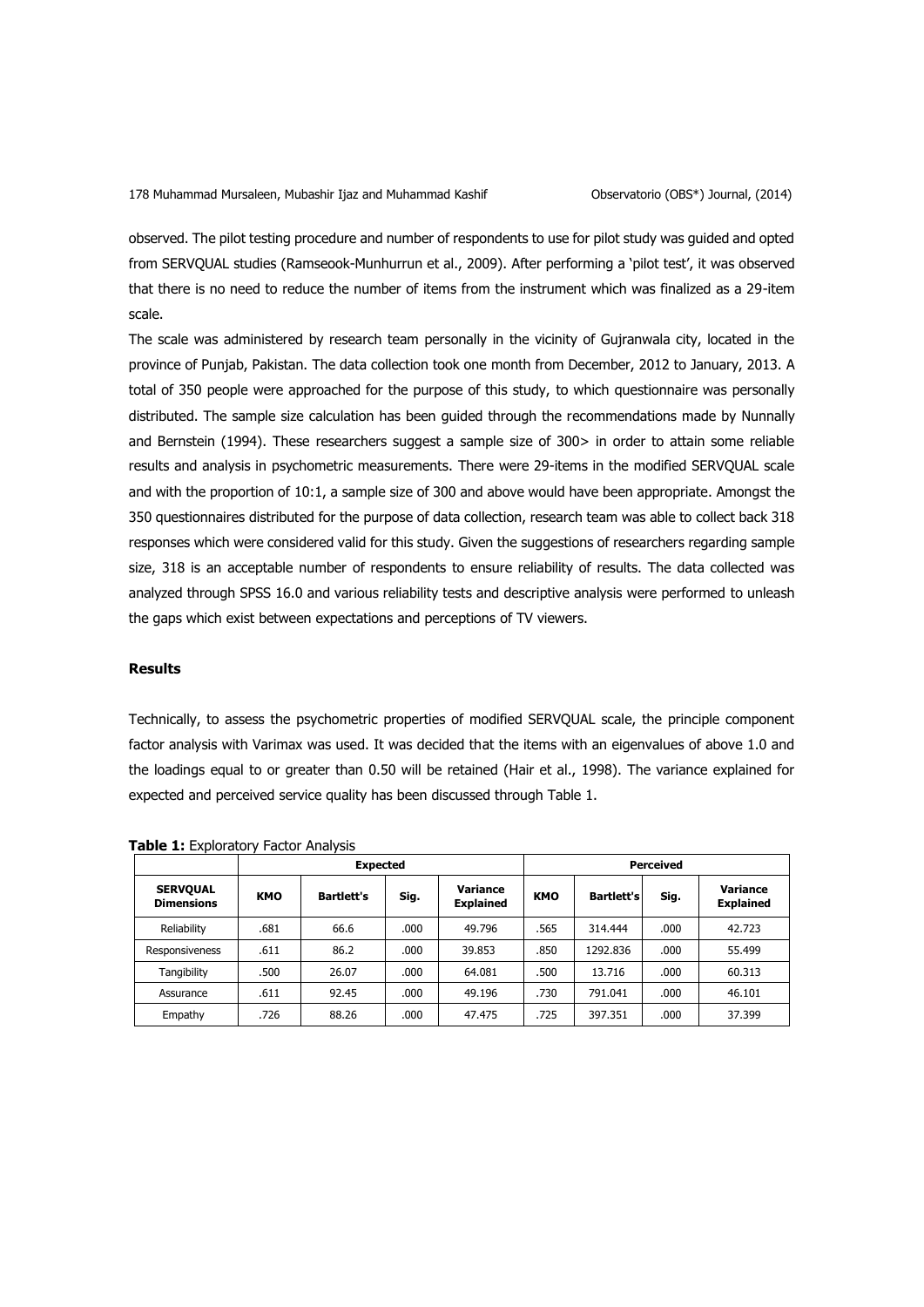Kaiser Meyer Olkin (KMO) and Bartlett's are the two assumptions of Exploratory Factor analysis (EFA). These assumptions need to be fulfilled before moving ahead with further statistical analysis. These results of present the sample adequacy and other reliability measures for instrument designed. The Value of KMO, as suggested by researchers must be greater or equal ant to 0.6 while the value of Bartlett's must be significant at less than 0.05. The results of this study, based on these two tests reveal that basic assumptions of exploratory factor analysis have been fulfilled. The data is reliable for further analysis and sample is adequate to infer and rely on the results. It is also evident that 'Tangibility' dimension with Variance score of 64.081 explains the variations in customer expectations of service quality offered by news channels in Pakistan. The same is true for 'Perceived' quality offered by news channels.

|  |  | Table 2: Reliability Analysis |  |
|--|--|-------------------------------|--|
|--|--|-------------------------------|--|

|                            | <b>Expected</b>  | <b>Perceived</b> |
|----------------------------|------------------|------------------|
| <b>SERVQUAL Dimensions</b> | Cronbach's Alpha | Cronbach's Alpha |
| Reliability                | .539             | .622             |
| Responsiveness             | .759             | .874             |
| <b>Tangibility</b>         | .538             | .642             |
| Assurance                  | .818             | .787             |
| Empathy                    | .688             | .687             |

Reliability of data shows that all the dimensions employed to investigate the service quality offered by news channels are reliable. For the reliability, Cronbach Alpha scores must be grater or equal to 0.5 (Nunnally, 1967). The use of Cronbach Alpha in service quality studies has been observed recently (Mohsin and Ernest, 2010). Before moving to data analysis, missing value analysis was also performed to attain highly reliable results.

**Table 3:** Descriptive analysis

| <b>Customer Expectations of News Channels</b>       | <b>Expected</b> | Perceived | <b>Quality</b> |
|-----------------------------------------------------|-----------------|-----------|----------------|
| <b>Reliability</b>                                  |                 |           |                |
| News channels should create awareness among public. | 4.25            | 3.79      | 0.46           |
| News channels should be source of information.      | 4.31            | 3.85      | 0.46           |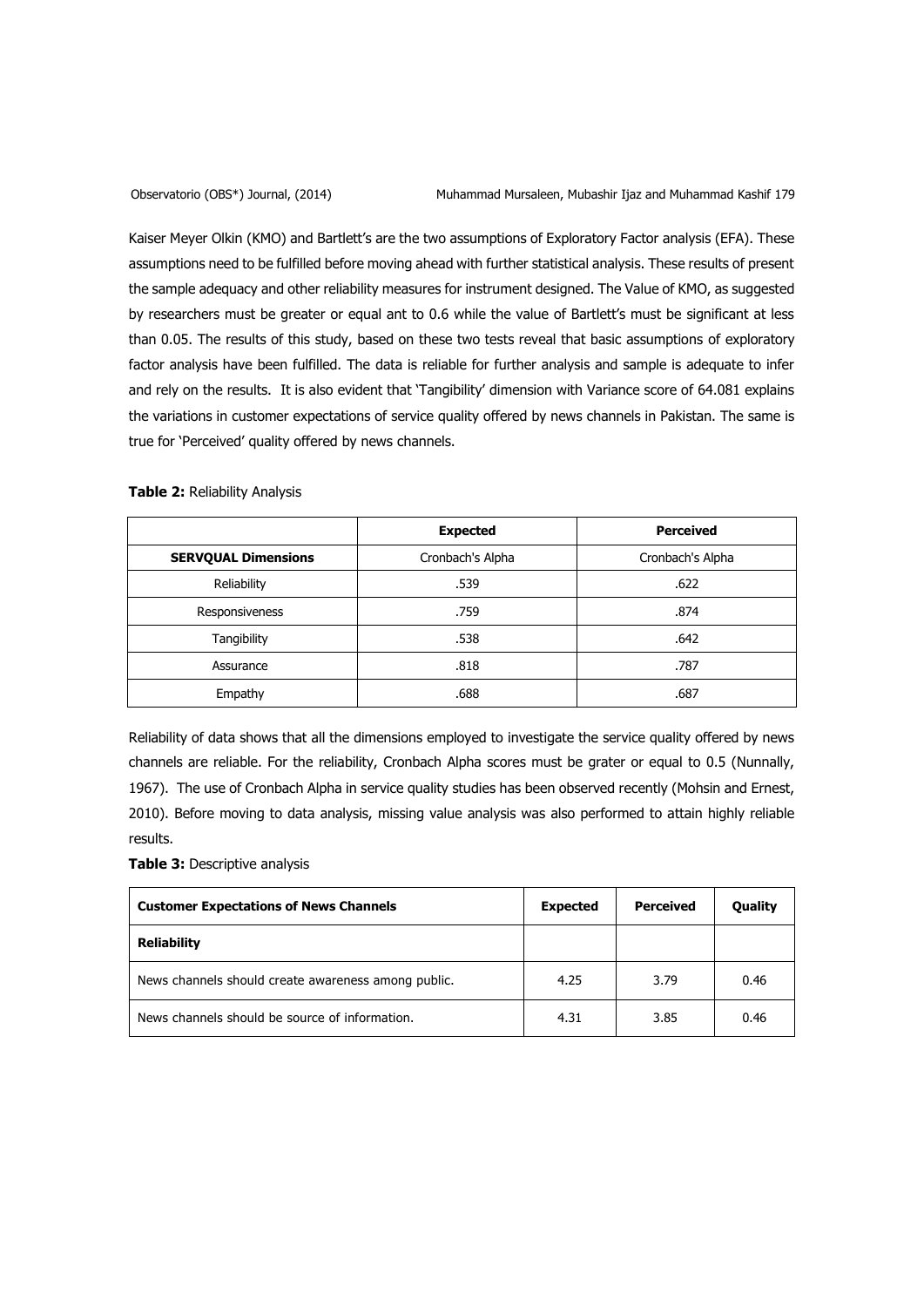| News channels should provide truthful information.                                              | 4.25 | 2.72 | 1.53 |
|-------------------------------------------------------------------------------------------------|------|------|------|
| News channels should depict a true picture of politics.                                         | 4.28 | 2.68 | 1.60 |
| Telecasting the breaking news frequently by News<br>Channels should not create anxiety.         | 4.00 | 3.67 | 0.33 |
| <b>Responsiveness</b>                                                                           |      |      |      |
| News channels should provide up to date information.                                            | 4.36 | 3.69 | 0.67 |
| Talk shows broadcasted by news channels should mostly<br>cover the Islamic topics.              | 4.17 | 2.83 | 1.34 |
| News channels should be innovative in offering variety of<br>programs                           | 3.98 | 3.21 | 0.77 |
| News channels should work to enhance viewer learning                                            | 4.42 | 3.08 | 1.34 |
| News channels should guide the youth.                                                           | 4.31 | 2.98 | 1.33 |
| News channels should provide education to consumers                                             | 4.35 | 2.79 | 1.56 |
| News channels should create social awareness.                                                   | 4.24 | 3.45 | 0.79 |
| News channels should provide education and useful information.                                  | 4.31 | 3.06 | 1.25 |
| Assurance                                                                                       |      |      |      |
| News channels should convey the positive message.                                               | 3.92 | 2.82 | 1.10 |
| News channels should free from corruption.                                                      | 4.23 | 2.44 | 1.79 |
| News channels should be working in line with the<br>Islamic principles.                         | 4.26 | 2.44 | 1.82 |
| Anchors of News channels should behaving in a decent<br>manner while discussing serious issues. | 4.12 | 3.11 | 1.01 |
| Programs offered by News channels should be interesting<br>entertaining.                        | 4.41 | 3.57 | 0.84 |
| News channels should depict a positive picture of Pakistani society                             | 4.36 | 2.98 | 1.38 |
| News channels should righteously use the power of freedom                                       | 4.47 | 3.47 | 1.00 |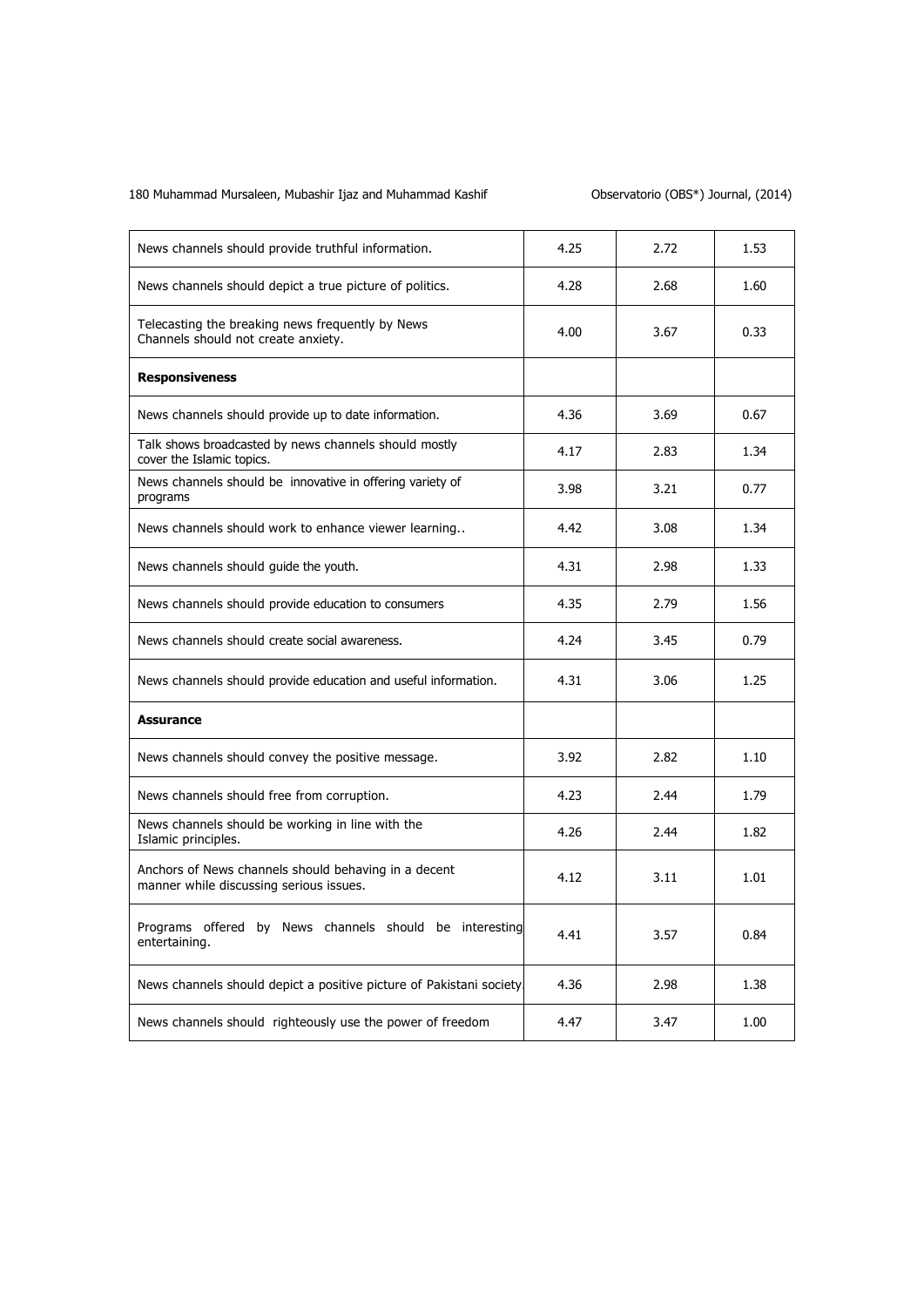## Observatorio (OBS\*) Journal, (2014) Muhammad Mursaleen, Mubashir Ijaz and Muhammad Kashif 181

| <b>Tangibility</b>                                                                                        |      |      |      |
|-----------------------------------------------------------------------------------------------------------|------|------|------|
| The detailed news and full footage of incidents broadcasted<br>by News channels should not create anxiety | 3.65 | 3.26 | 0.39 |
| News channels should be representative of Pakistani culture.                                              | 4.30 | 2.79 | 1.51 |
| <b>Empathy</b>                                                                                            |      |      |      |
| News channels should be entertaining                                                                      | 4.16 | 3.62 | 0.54 |
| Commercials in news channels should be few.                                                               | 4.10 | 2.71 | 1.39 |
| News Channels should do not waste the time of audience on<br>irrelevant information.                      | 3.99 | 3.07 | 0.92 |
| News channels should offer customized programs at different<br>timings forpeople from generations.        | 4.32 | 3.20 | 1.12 |
| There should be an element of 'betterment for society' in the talk<br>Shows broadcasted by news channels. | 4.34 | 3.36 | 0.98 |
| News channels should share news and other<br>information at customer convenience.                         | 4.13 | 3.16 | 0.97 |
| News channels should not disturb the safe home<br>Environment                                             | 4.40 | 3.42 | 0.98 |

Table 3 presents the mean differences between expected and perceived quality offered by news channels in Pakistan. Table 4 presents the mean scores for the five dimensions of SERVQUAL in terms of the difference between expectations and perceptions. Means score of both expected and perceived service of channels were compared to reach at a gap (E – P=Gap), as proposed by service marketing researchers (Mohsin and Ernest, 2010).

|                       | Expected | Perceived | Gap  |
|-----------------------|----------|-----------|------|
| Reliability           | 4.22     | 3.34      | 0.88 |
| <b>Responsiveness</b> | 4.27     | 3.14      | 1.13 |
| Tangibility           | 3.97     | 3.03      | 0.94 |
| Assurance             | 4.25     | 2.97      | 1.28 |
| Empathy               | 4.20     | 3.76      | 0.44 |

## **Table 4:** Descriptive analysis Overall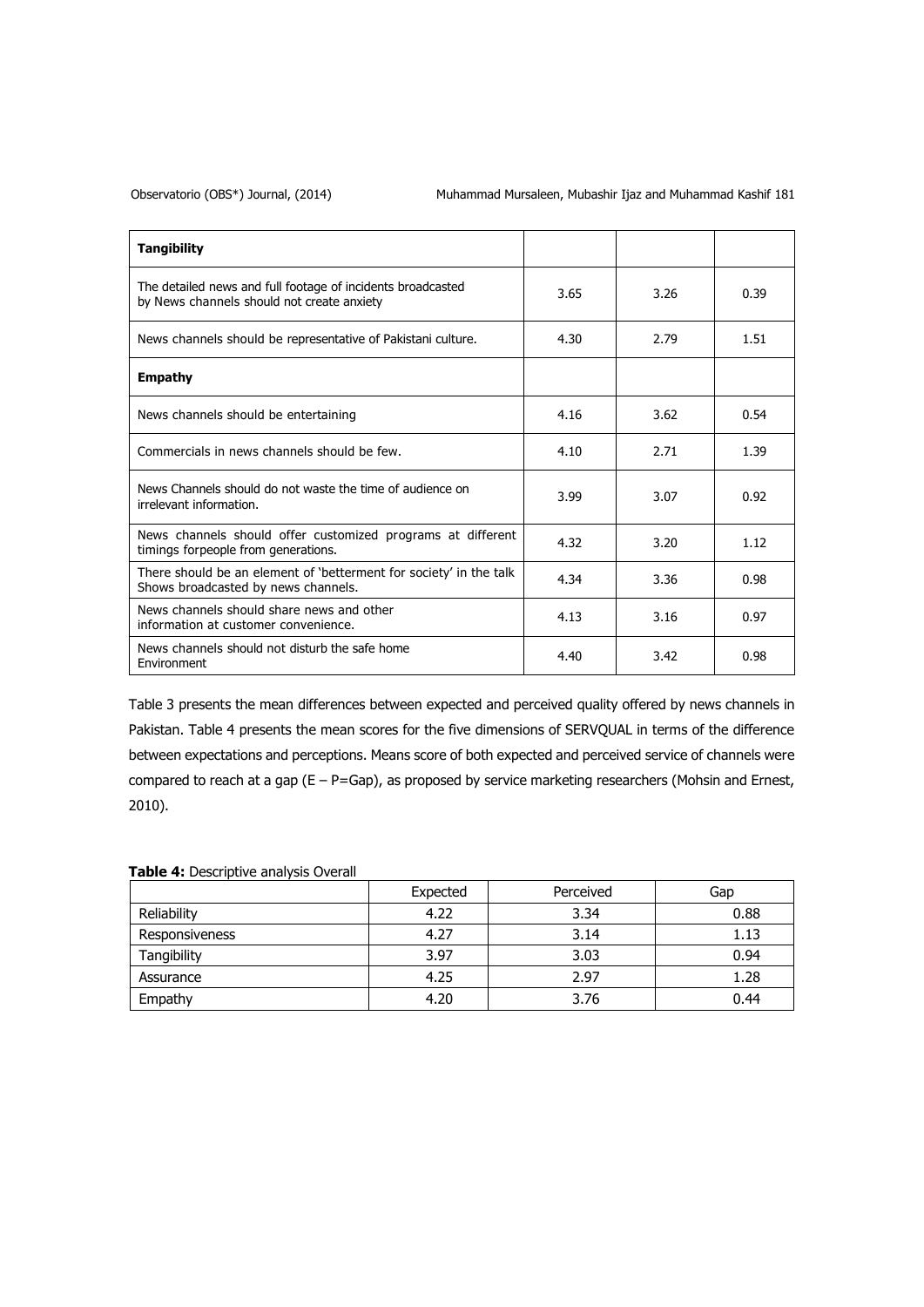The results reveal that there are gaps in overall quality offered by news channels in Pakistan. Overall the largest gap was found in the difference between expected and perceived quality in terms of 'Assurance' dimension (1.28). The 'responsiveness' has been evidenced as the second highest gap between expected and perceived quality offered by news channels in Pakistan (1.13). It is interesting to note here that 'Responsiveness' has the highest expected value (4.27) which reflects the public reference while watching news channels in Pakistan. Although the public is not satisfied with the overall quality of service offered however; based on the mean results, public perceives news channels are 'empathic' up to a certain extent. By explaining the five dimensions individually, it can be observed that gaps exist in all the 29 items. This also means that the public is not satisfied with the quality of service offered by news channels in Pakistan. Reliability had five dimensions with the highest gap observed in the item 'News channels are depicting true picture of politics' (E-P=1.60). The 'Responsiveness' item 'News channels are providing education and useful information' with a gap score of 1.56. There are gaps in 'Assurance dimension as well with the largest gaps found in items 'News channels are free from corruption' (1.79) and 'News channels are working in line with the Islamic principles' (1.82). The largest gap under the 'Tangibility' dimension was found in the item 'News channels are representative of Pakistani culture' (1.51). The largest gap was found in the 'Empathy' dimension in the item 'Commercials in news channels are few' (1.39).

### **Discussion**

There are numerous studies conducted to investigate the service quality of different sectors such as healthcare, banking, and transport services (Mersha et al., 2012; Friman and Fellesson, 2009; Mohsin and Ernest, 2010). However, the research pertaining to the service quality offered by news channels were absolutely missing which formed the basis to conduct this study. Another motivation which fostered the conduct of this study was the frustration of general public observed by the principal author with regards to news media channels. Current study objectively identifies the public expectations from news channels. Based on these expectations, a SERVQUAL approach has been employed to understand the state of service quality offered by news channels in Pakistan. The study is an original and pioneer work in the field of service quality where the context of Pakistani news channels.

Culture of Pakistan is different from western countries mainly in essence that Pakistanis are by large a collectivist society (Hofstede, 2001). Several other differences are visible based on the Hofstede dimensions. These differences make Pakistan an interesting country to investigate with regards to service quality of media channels. Current study presented the gaps found between viewers' expectations and their perceptions about service quality offered by news channels. In Pakistan children aged (4-17), women aged 18 plus and men aged 18 plus mostly have same television watching habits. Children spend more time as compare to men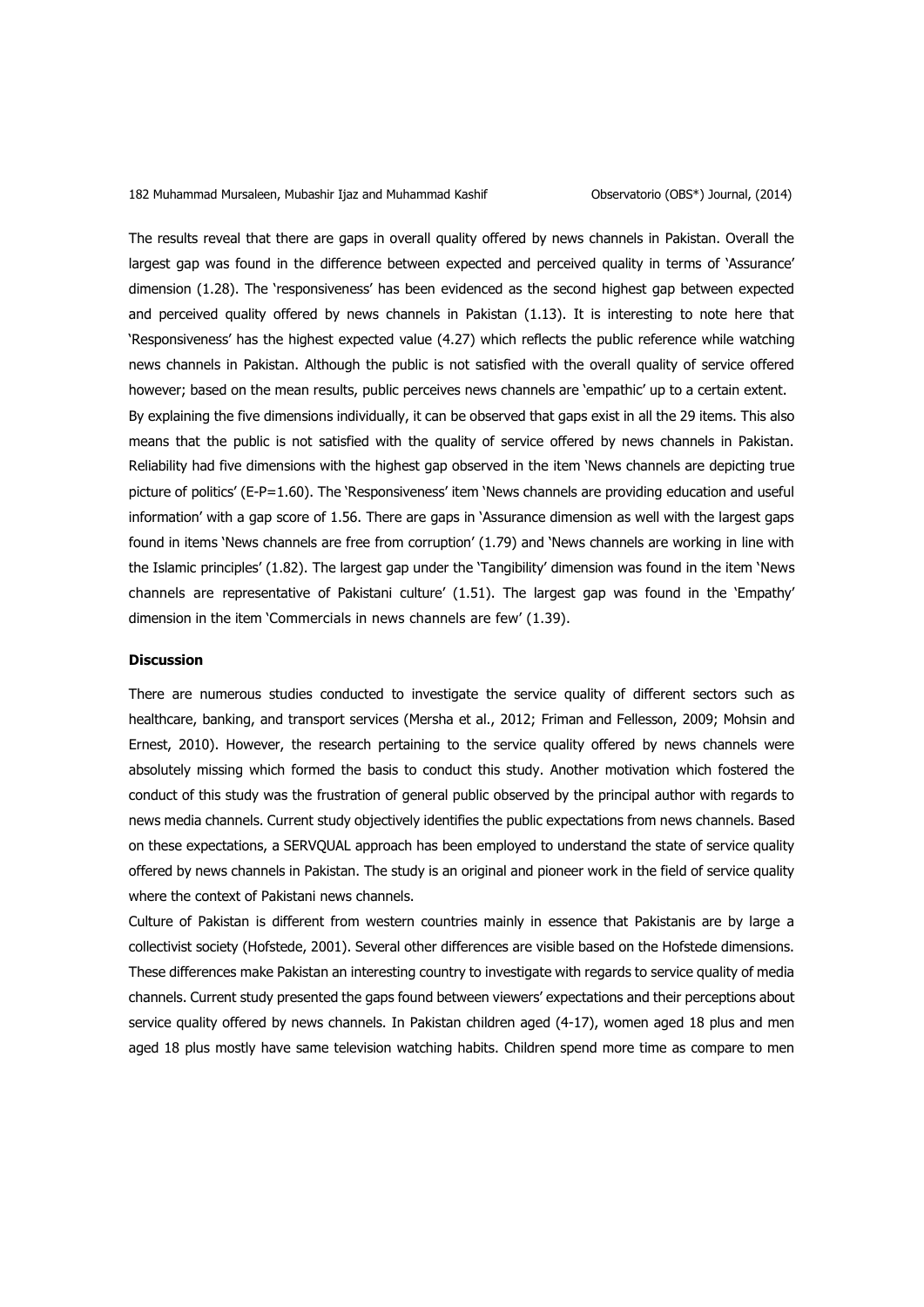and women for watching television in 4pm to 6pm slot (Gallup 2012). Additionally, the whole family is exposed to various TV programs and there is no limit of time as per age of the viewers. Given these statistics, it is alarming that an overall highest gaps is found in the 'Responsiveness' dimension. Due to having a collectivist culture, the family members watch TV in groups. Considering the gaps found in all the dimensions, it can be inferred that the channel loyalty and public trust cannot be attained unless the public is satisfied with the segmentation and content of the news channels (Juan et al., 2012).

The socio-political unrest is observed in all parts of the world including the African, Asian, as well as European countries. We acknowledge that the core task of media is to present the true picture of society in the local socio-cultural contexts (Aalberg et al. 2010). Despite this acknowledgement, public do not perceive that news channels are truthful. This is evident by the results of 'Reliability' and 'Responsiveness'. Again referring back to culture, TV watching in family gatherings is hilarious as public perceives that news channels repeatedly share the breaking news in order to gain better ratings and become consumer choice. It will badly affect the adolescents and children of all ages (Kashif et al., 2012).

Islam is a religion of peace and harmony for the masses. The public in Pakistan perceive that news channels are not reflecting Islamic principles towards life and media freedom is not righteously exercised. These results are in line with the studies conducted to explain the role of media in spreading 'materialism' among the viewers (Burroughs et al., 2002). The largest gaps found under the 'Assurance' dimension are related to public expectations that media must be 'corruption free' and must 'follow the Islamic principles and tradition. We acknowledge the strong competition amongst the news channels however the media managers must take into consideration that frequency of communication and TV viewing can cause the feelings of anxiety, fear, and frustration among viewers (Newhagen, 1998).

Individualized attention is another important concern among service marketing managers as paying 'individual attention' in services is considered important to succeed (Ladhari, 2009). The Pakistani public does not perceive that news channels are customizing their offers in terms of time, variety of programs/talk shows, and ultimately catering to the needs of individual segments with different psychographics. These expectations are in lie with the results of recent studies conducted in the field of service marketing (Barabino et al., 2012). One must also note that Pakistani score high on Power Distance Index (PDI) which translates them as individuals who acknowledge and demand power (Hofstede, 2001). This power distance index can be linked with the need to 'receive individual attention' among a group of people. Operationally, it seems difficult to attain customer satisfaction based on individual attention to be provided by media channels. However, a highly customized plan is possible with segmentation based on local culture, rituals, and adaptations. Further to this, public expect that there must be minimum TVCs during the talk shows and other informatory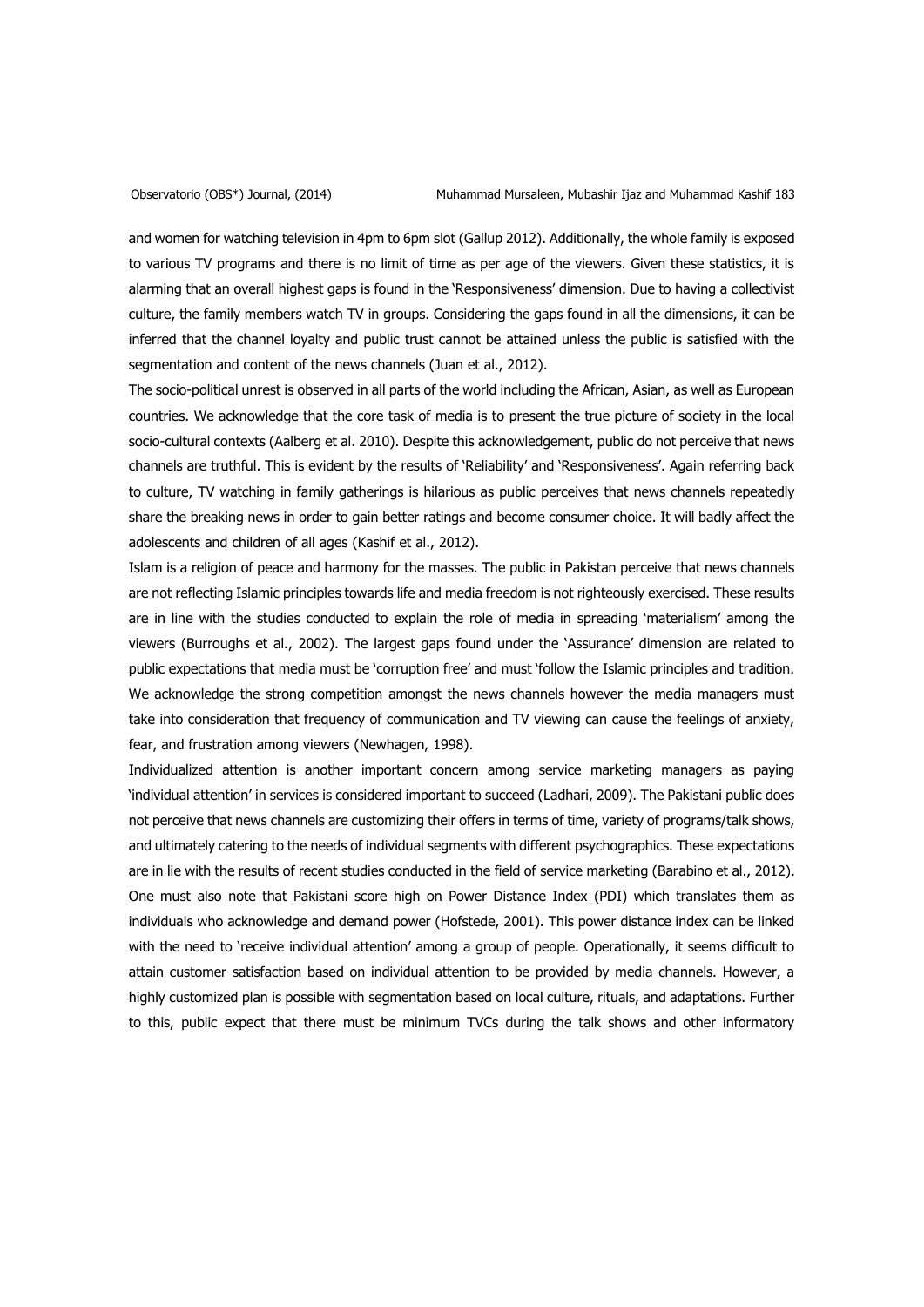programs. Minimizing TV commercials during important programs help researchers to reduce channel switching and channel loyalty (Dix and Phau, 2010).

Role of employees is considered pivotal for the success of service organizations (Nazimet, 2011). Pakistani public expect that the news anchors must be 'real', and serious while presenting any news depicting crisis situations. This can be linked with public perceptions of service quality based on individual experiences where employees play the key role in building trust and credibility in the media industry (Sundar, 1999). Employees can help service organizations to achieve the customer criteria of credibility and quality of news channels.

## **Conclusion**

The study made meaningful contribution to the existing body of knowledge. Firstly, a modified SERVQUAL has been employed. Secondly, the Asian customers' expectations from news channels have been explored for the first time. Thirdly, the context of Pakistan is unique in the sense that no prior studies unearth the service quality offered by news channels in Pakistan. The conduct of this study is very useful for media marketing managers and owners of news channels as the customer expectations have been presented. These managers and other decision makers can take into consideration the public expectations in order to devise marketing strategies which will lead to customer satisfaction and loyalty. In particular, an emphasis should be made on religious perspectives while communicating with the public. The results also reveal that public does not trust much on the credibility and quality of news channels which is alarming sign in an era of high competition. There are gaps found in all the dimensions of SERVQUAL but the largest gaps are observed under responsiveness and assurance dimensions. The researchers are of the view that these two dimensions must be specifically concentrated while devising marketing strategies. The researchers recommend several strategic options for channel marketing managers and other decision makers. Firstly, news channels must spread truthful and timely information to the people so that an element of trust can be established between public and media channels. This can be achieved through strengthening the evidence and its validity before a news or any information is broadcasted. In order to achieve credibility, the product mix must be stretched horizontally or vertically through employing a welfare marketing approach. Welfare marketing strongly stresses the need to identify the public benefit, and then devise a marketing strategy around their needs. In case of media, we propose that media must recognize its role in consumer education where more and more education-centered programs such as documentaries lectures of university staff etc. must be broadcasted. Secondly, Talk shows telecasted on news channels must also focus on addressing the Islamic topics through these shows. Media is acknowledged as a strongest 'social institution'; playing a significant role in developing self-reference criteria of the people. It is a big responsibility which must be achieved through emphasizing culturally-specific and religious Islamic programs. It can be achieved through inviting religious scholars from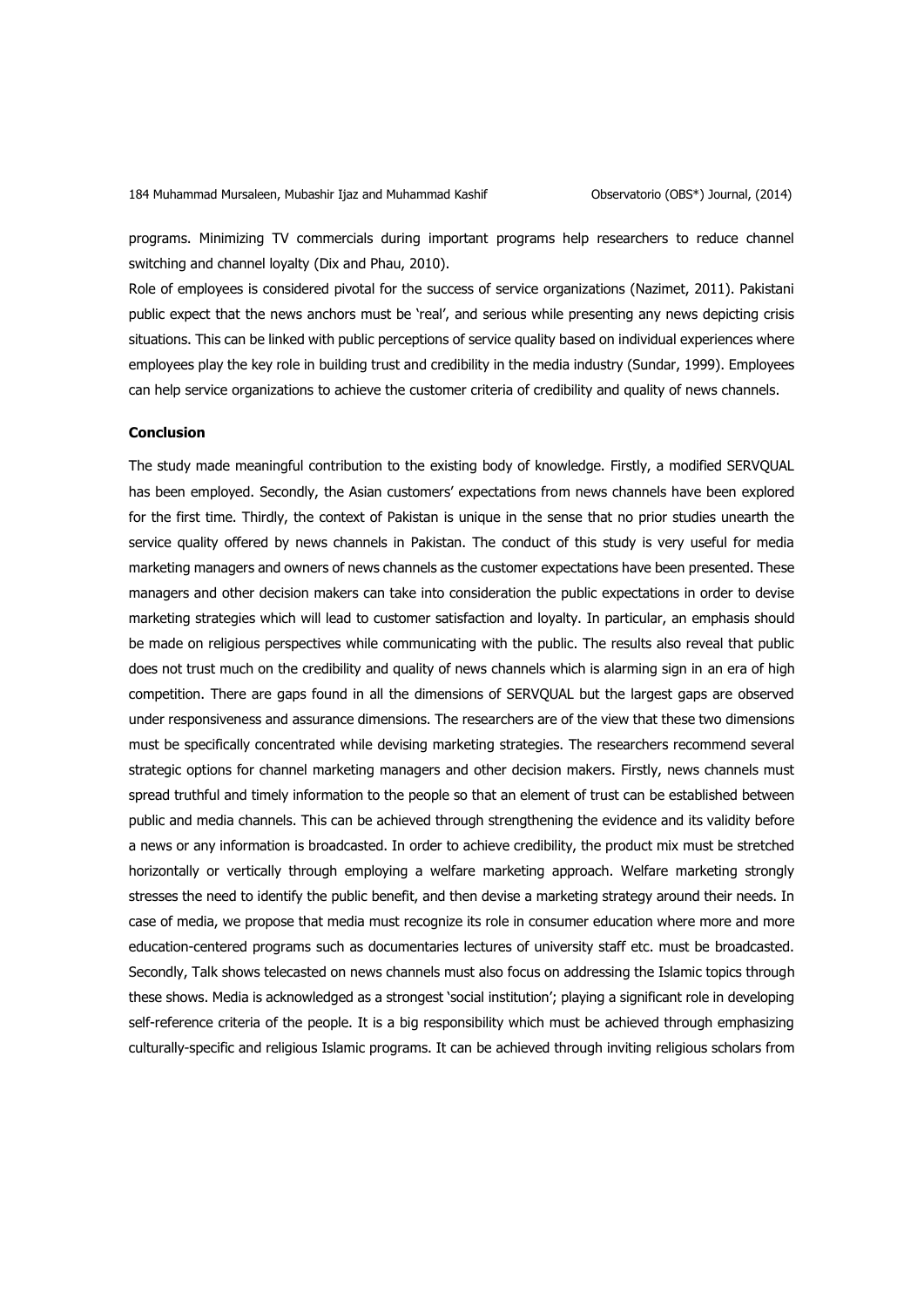all sects to appear and share the Islamic thought and culture. It will benefit the whole family in culture such as Pakistan where people watch TV in groups, in larger parts of Pakistan; rural market. Thirdly, the frequency of breaking news must be minimized as it is a major cause of stress and anxiety amongst the viewers. Sharing the similar news again and again loses its true importance and value as in the case of advertising. Hence, the minimization of crisis news will help the media marketers in better able to position their channels as brand, generating favorable loyalty. This can be achieved through employing a 'market development' strategy. There is no need to communicate 'breaking news' during the time when children are watching TV. Hence, it is only possible when the time slots are identified so that the needs of various target groups are well served. This can be achieved through conducting proper market research in Pakistan to identify the time slots various consumers use to watch television. We propose a highly concentrated marketing strategy which will help marketers to identify segments, and then offer highly customize programs according to the needs of segments.

There are several strengths of the methodology opted for this study. Firstly, a context-specific SERVQUALitem scale has been used to understand the customer expectations of service quality. Secondly, the gaps model has been used by explaining the difference between expected quality and the perceived quality. Thirdly, a significantly large number of respondents have been selected as a sample for this study, based on the recommendations by renowned statistics experts. Despite the significant contextual and methodological contributions, there are several limitations. Firstly, the sample of respondents was selected from a university in the province of Punjab for the purpose of convenience. However, there are many service quality studies noted which consider students as sample respondents. This generally limits the generalizability of research results. Future researchers are strongly recommended to incorporate a more representative sample of respondents to better generalize the results. Secondly, the robust statistical techniques are not used to analyze the data. Although the analysis through mean scores serves the purpose of study, still we recommend future researchers to incorporate the 'model fitness' and application of various other measurement models through structural equation modeling.

### **References**

- Aalberg, T., Van Aelst, P., & Curran, J. (2010). Media systems and the political information environment: A cross-national comparison. The International Journal of Press/Politics, 15(3), 255-271.
- Afzal and Shehla, 2011, 'Cultural diversity in Pakistan: national vs provincial.' Mediterranean journal of social science vol. 2 pp. 331.
- Agirreazaldegi, T. (2008). Audiovisual documentation in the preparation of news for television news programs. Aslib Proceedings,  $60(1)$ ,  $47 - 54$ .
- Anderson, E. W. (1994). Cross-Category Variation in Customer Satisfaction and Retention: Marketing Letters, 5, 19-30.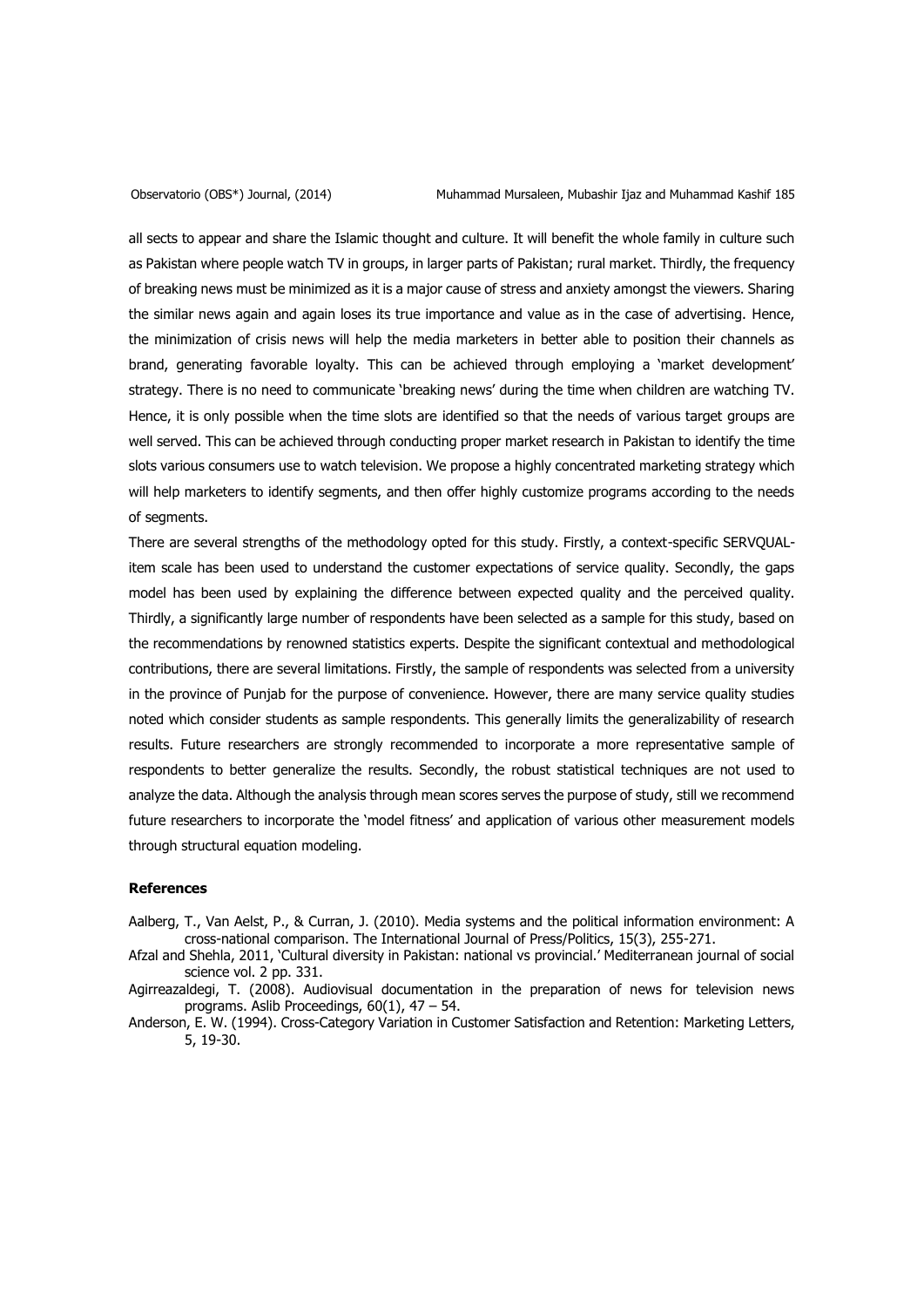- Artero, J. P., Etayo, C., & Sánchez-Tabernero, A. (2012). Effect of advertising on perceived quality by TV viewers.
- Babakus, E. & Mangold, W.G. (1992). Adapting the SERVQUAL scale to hospital services: an empirical investigation. Health Services Research , 26(6), 767-86.
- Barabino, B., Deiana, E., & Tilocca, P. (2012). Measuring service quality in urban bus transport: a modified SERVQUAL approach. International Journal of Quality and Service Sciences, 4, 238 – 252.
- Barabino, B., Deiana, E., &Tilocca, P. (2012). Measuring service quality in urban bus transport: a modified SERVQUAL approach. International Journal of Quality and Service Sciences, 4(3), 238-252.
- Benesch, C., Frey, B. S. & Stutzer, A. (2010). TV Channels, Self-Control and Happiness. The B.E. Journal of Economic Analysis & Policy, 10(1), Article 86.
- Bick, G. G., Abratt, R. R., & Möller, D. D. (2010). Customer Service Expectations in Retail Banking in Africa. South African Journal of Business Management, 41(2), 13-27.
- Butt, M. M., & Run, E. C. (2010). Private healthcare quality: applying a SERVQUAL model. International Journal of Health Care Quality Assurance, 23(7), 658 – 673.
- Carrillat, F. A., Jaramillo F., & Mulki, J. P. (2007). The validity of the SERVQUAL and SERVPERF scales: A meta-analytic view of 17 years of research across five continents. International Journal of Service Industry Management,  $18(5)$ ,  $472 - 490$
- Chase, R. B. (1978). Where does the customer fit in a service operation? Harvard Business Review, 566, 137– 142.
- Cronin Jr, J. J., & Taylor, S. A. (1992). Measuring service quality: a reexamination and extension.The journal of marketing, 56, 55-68.
- Dix, S., & Phau, I. (2010). Measuring situational triggers of television channel switching. Marketing Intelligence & Planning, 28(2), 137-150.
- Dix, S., & Phau, I. (2010). Measuring situational triggers of television channels switching. Marketing intelligence and planning, 285(2), 137-150.
- Donnelly, M., Wisniewski, M., Dalrymple, J. F., & Curry, A. C. (1995). Measuring service quality in local government: the SERVQUAL approach.International Journal of Public Sector Management, 8(7), 15- 20.
- Eisend, M., & Möller, J. (2007). The Influence of TV Viewing on Consumers' Body Images and Related Consumption Behavior, Marketing Letters, 18, 101-116.
- Friman, M. and Fellesson, M. (2009). Service supply and customer satisfaction in public transportation: the quality paradox. Journal of Public Transportation, 12(4), 57-69.
- Gallup Pakistan and Gilani research foundation. (2012). Media and television Audience measurement cyberletter.
- Geetika, & Nandan, S. (2010). Determinants of customer satisfaction on service quality: a study of railway platform of India. Journal of public transportation, 12, 97-113.
- Gunter, B. (2005). Trust in the news on television. Aslib Proceedings, 57(5), 384-397.
- Ham, C.L., Johnson, W., Weinstein, A., Plank, R. & Johnson, P.L. (2003). Gaining competitive advantages: analyzing the gap between expectations and perceptions of service quality. International Journal of Value-Based Management, 16, 197-203.
- [http://galluppakistan.blogspot.com/2010/05/95-of-all-pakistani-tv-viewers-prefer.html Accessed March 2013.](http://galluppakistan.blogspot.com/2010/05/95-of-all-pakistani-tv-viewers-prefer.html)
- [http://tribune.com.pk/story/418248/tv-channels-spreading-vulgarity-pemra-doing-nothing-chief-justice/ \[Accessed](http://tribune.com.pk/story/418248/tv-channels-spreading-vulgarity-pemra-doing-nothing-chief-justice/)  [on 18 May, 2013\].](http://tribune.com.pk/story/418248/tv-channels-spreading-vulgarity-pemra-doing-nothing-chief-justice/)
- [http://www.gallup.com.pk/News/Media%20Cyberletter%20June%2009%20%282nd%20version%29.pdf Accessed](http://www.gallup.com.pk/News/Media%20Cyberletter%20June%2009%20%282nd%20version%29.pdf)  [March 2013.](http://www.gallup.com.pk/News/Media%20Cyberletter%20June%2009%20%282nd%20version%29.pdf)
- Hussain, N., Bhatti, W. A., & Jilani, A. (2011). An empirical analysis of after sales services and customer satisfaction. Management & marketing challenges for the knowledge society, 6(4), 561-572.
- IP Germany 2005. Television (2005): International keyfacts. Cologne, Germany: IP Germany.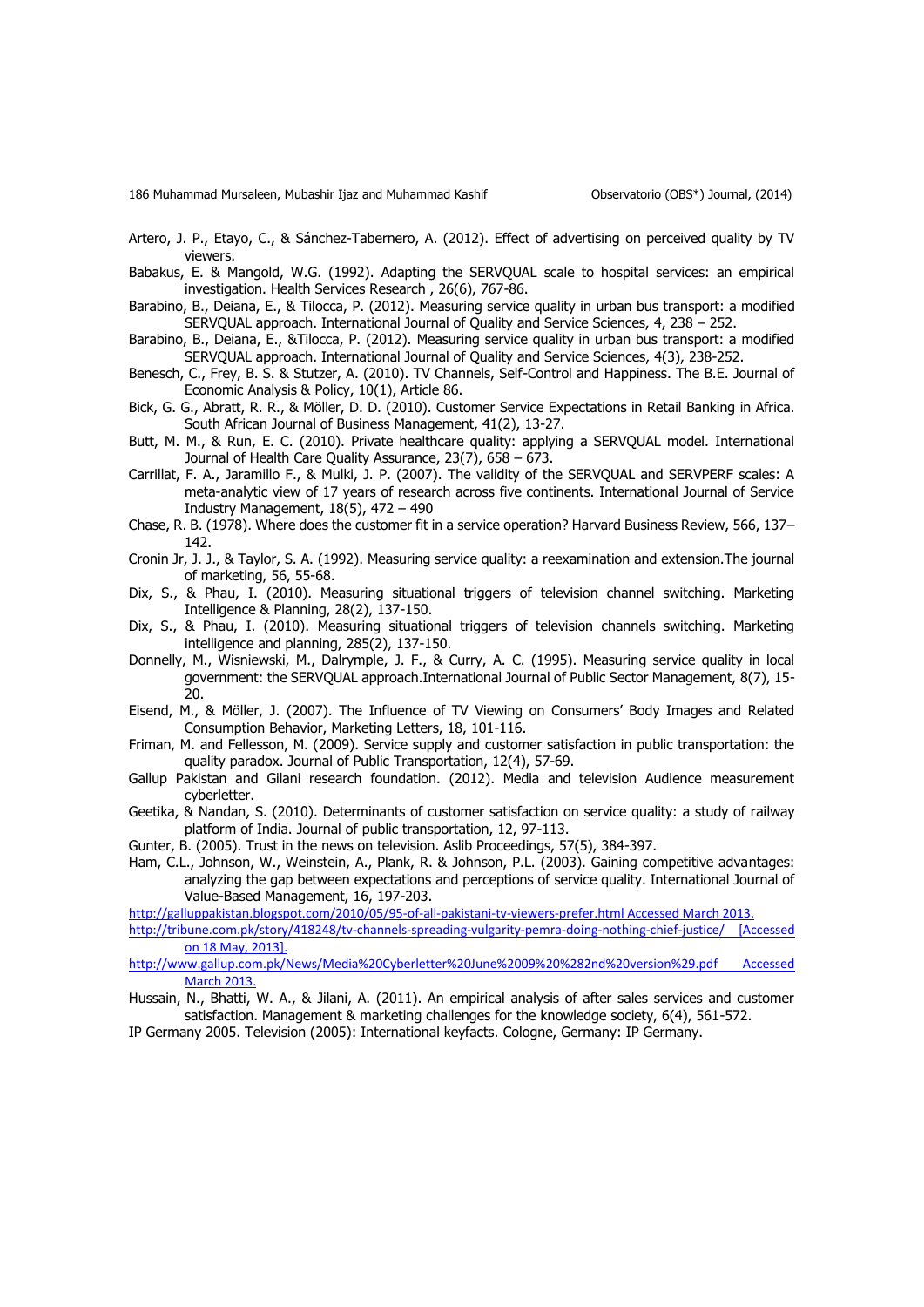- Koenig, H. G. (1990). Research on religion and mental health in later life: A review and commentary. Journal of Geriatric Psychiatry, 23, 23-53.
- Ladhari, R. (2009). A review of twenty years of SERVQUAL research. International Journal of Quality and Service Sciences, 1(2), 172 – 198.
- Ladhari, R. (2009). A review of twenty years of SERVQUAL research. International Journal ofQuality and Service Sciences, 1, 172-98.
- McGinnis, J. M., Gootman, J. A., &Kraak, V. I. (2006). Food marketing to children and youth: threat or opportunity? Washington, DC: The National Academies Press.
- Mehta, K., Coveney, J., Ward, P., Magarey, A., Spurrier, N., Udell, T. (2010). AustralianChildren's Views about Food Advertising on Television. Appetite, 55, 49-55.
- Mersha, T., Sriram, V., Yeshanew, H., &Gebre, Y. (2012). Perceived service quality in Ethiopian retail banks.Thunderbird International Business Review, 544, 551-565.
- Mosahad, R., Ramayah, T., & Muhammad, O. (2010). Service quality, customer satisfaction and loyalty: A test of mediation. International business research, 3(4), 72-80.
- Moschis, G., Ong F. S., Mathur, A., Yamashita, T., & Benmoyal-Bouzaglo, S. (2011) .Family and television influences on materialism: a cross-cultural life-course approach. Journal of Asia Business Studies, 5(2), 124 – 144.
- Murroni, C. and N. Irvine. (1997). The Best Television in the World', in Quality in Broadcasting , C. Murroni et al. Institute for Public Policy Research, London.
- Nakamoto Eds., Advances in consumer research. Valdosta, GA: Association for Consumer Research.
- Newhagen, J. E. (1998). TV news images that induce anger, fear, and disgust: Effects on approach‐avoidance and memory. Journal of Broadcasting & Electronic Media, 42(2), 265-276.
- Nunnally, J. C., & Bernstein, I. H. (1994). Psychometric theory . New York: McGraw-Hill.
- Parasuraman, A., Berry, L.L. & Zeithaml, V.A. (1994). Reassessment of expectations as a comparison standard in service quality measurement: Implications for future research. Journal of Marketing, January, 111-24.
- Parasuraman, A., Berry, L.L., & Zeithaml, V.A. (1988). SERVQUAL: a multiple item scale for measuring customer perceptions of service quality. Journal of Retailing, Spring, 12-40.
- Parasuraman, A., Zeithaml, V. A., & Berry, L. L. (2004). Refinement and reassessment of the SERVQUAL scale. Journal of retailing, 67(4), 114.
- Parasuraman, A., Zeithaml, V. A., & Leonard L. (1985). A conceptual model on service quality and its implication for future research. Journa of marketing, 49, 41-50.
- Pardee, P. E., Norman, G. J., Lustig, R. H., Preud'homme, D., &Schwimmer, J. B. (2007). Television viewing and hypertension in obese children. American journal of preventive medicine, 33(6), 439-443.
- PEMRA annual report 2010.
- Ramseook-Munhurrun, P., Naidoo, P., Soolakshna D., & Bhiwajee L. (2009). Employee perceptions of service quality in a call centre. Managing Service Quality, 19, 541 – 557.
- Sangeetha, J., & Mahalingam, S. (2011). Service quality models in banking: a review. International Journal of Islamic and Middle Eastern Finance and Management, 4, 83 – 103.
- Segrin, C., & Nabi, R. L. (2002). Does television viewing cultivate unrealistic expectations about marriage? Journal of Communication, 52, 247–263.
- Shah, S. A. M., & Amjad, S. (2011). Cultural diversity in Pakistan: national vs provincial.' Mediterranean journal of social science, 2, 331-344.
- Siddiqi, K. O. (2011). March. Interrelations between service quality attributes, customer satisfaction and customer loyalty in the retail banking sector in Bangladesh. International Journal of Business and Management, 12–37.
- Siddiqi, K. O. (2011, March). Interrelations between service quality attributes, customer satisfaction and customer loyalty in the retail banking sector in Bangladesh. International Journal of Business and Management, 12–37.